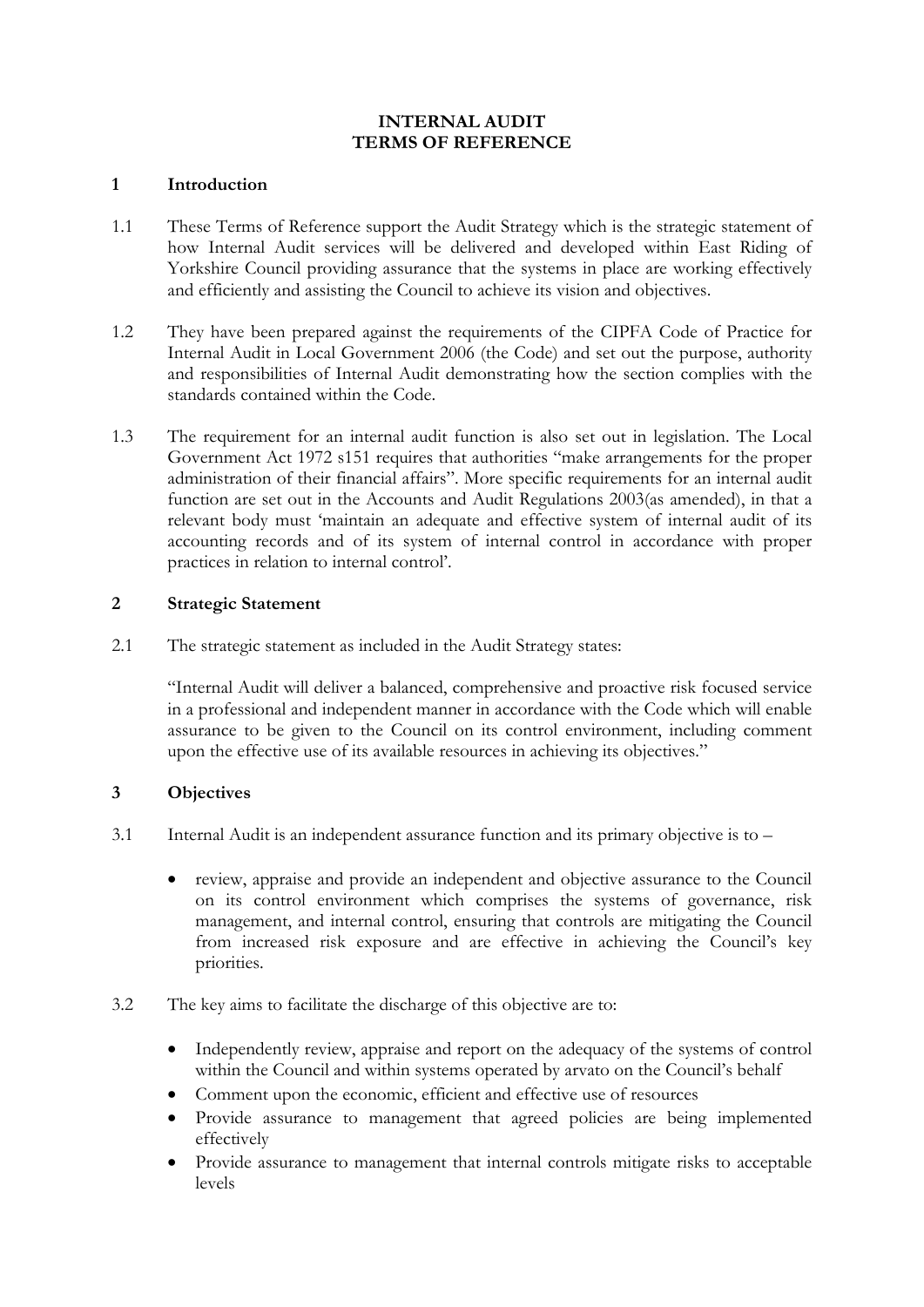- Assist in promoting an environment and culture which will help deter and identify fraud
- To be a source of advice on risk and control issues to facilitate and encourage good practice in managing risks
- Recommend improvements in control, performance and productivity in achieving corporate objectives
- Work in partnership with the Council's external auditor
- Comply with the Code and legislative requirements
- 3.3 In addition, Internal Audit will:
	- Contribute to the management aim of a well-managed authority and support the achievement of the Council's key priorities by recommending improvements in control, performance and productivity.
	- Support the Head of Finance in the discharge of her statutory duties as the Chief Finance Officer
	- Lead investigations into allegations of fraud, corruption and irregularity in accordance with Financial Procedure Rules and the Counter Fraud Response Plan.
	- Provide advice and support to ensure sound systems of control throughout the Council.

## **4 Scope**

- 4.1 The scope of Internal Audit's remit includes the organisation's entire control environment, which comprises the systems of governance, risk management and internal control in place which help to amongst others:
	- Establish and monitor the achievement of the Council's key priorities
	- Identify, assess and manage the risks to achieving the Council's key priorities
	- Facilitate policy and decision making
	- Ensure the economical, effective and efficient use of resources
	- Ensure compliance with established policies, procedures, laws and regulations
	- Safeguard the Council's assets and interests from losses of all kinds, including those arising from fraud, irregularity or corruption
	- Ensure the integrity and reliability of information, accounts and data, including internal and external reporting and accountability processes.
- 4.2 Audit reviews will therefore cover all activities and services and will not necessarily be limited to financial issues.
- 4.3 This does not imply that all activities and services will be subject to review, but that all will be included in the audit planning process and be considered for review, taking account of assurance and monitoring arrangements in place and an assessment of risk.
- 4.4 The scope of work also includes providing assurance on:
	- Services provided on behalf of other organisations by the Council
	- Services provided by other organisations on behalf of the Council.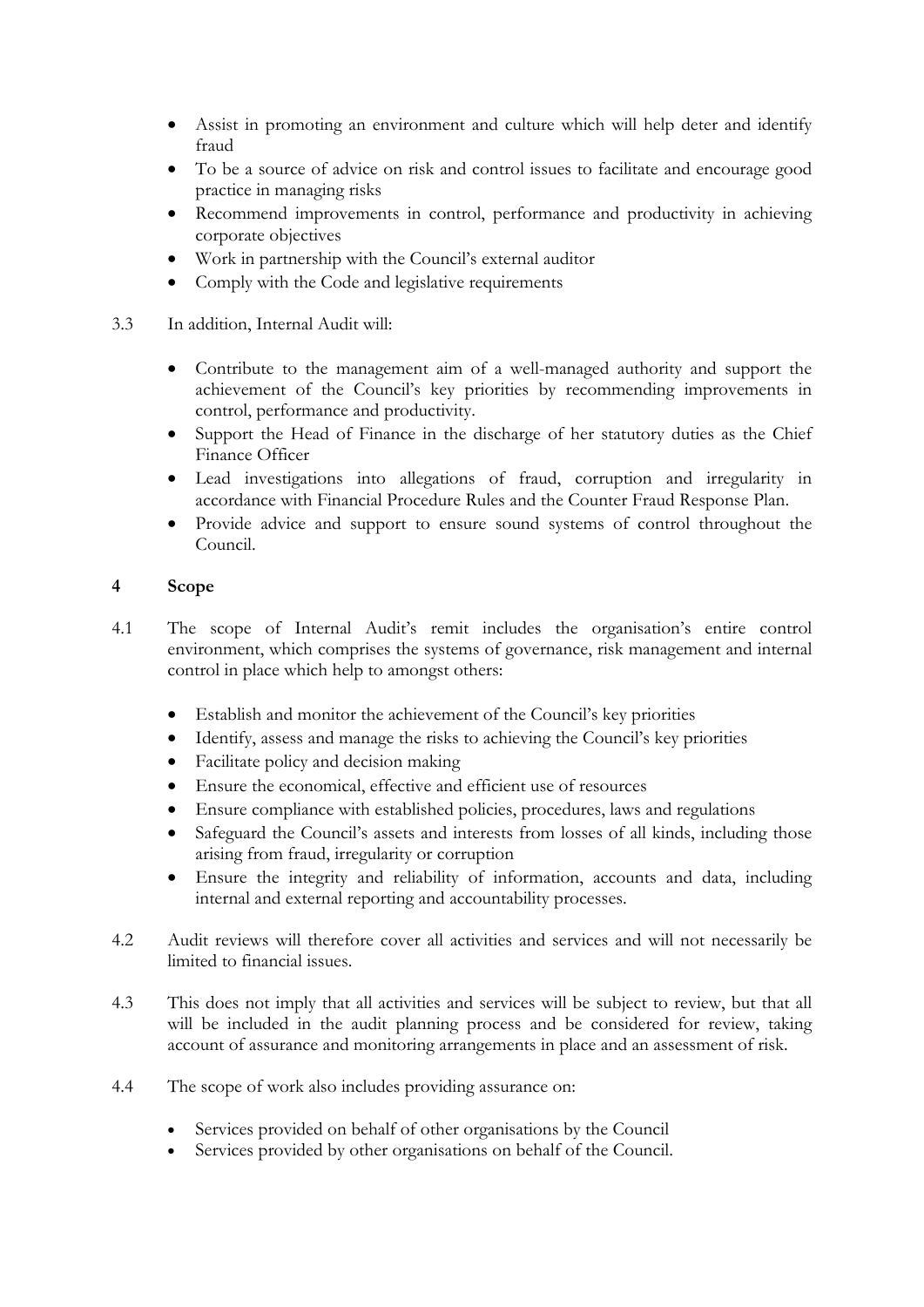4.5 Internal Audit may also undertake special reviews, providing independent and objective services such as consultancy and fraud related work as requested by Management. Prior to commencement of such work consideration will be given to the impact on the audit plan and the ability of the Section to maintain its objectivity and independence.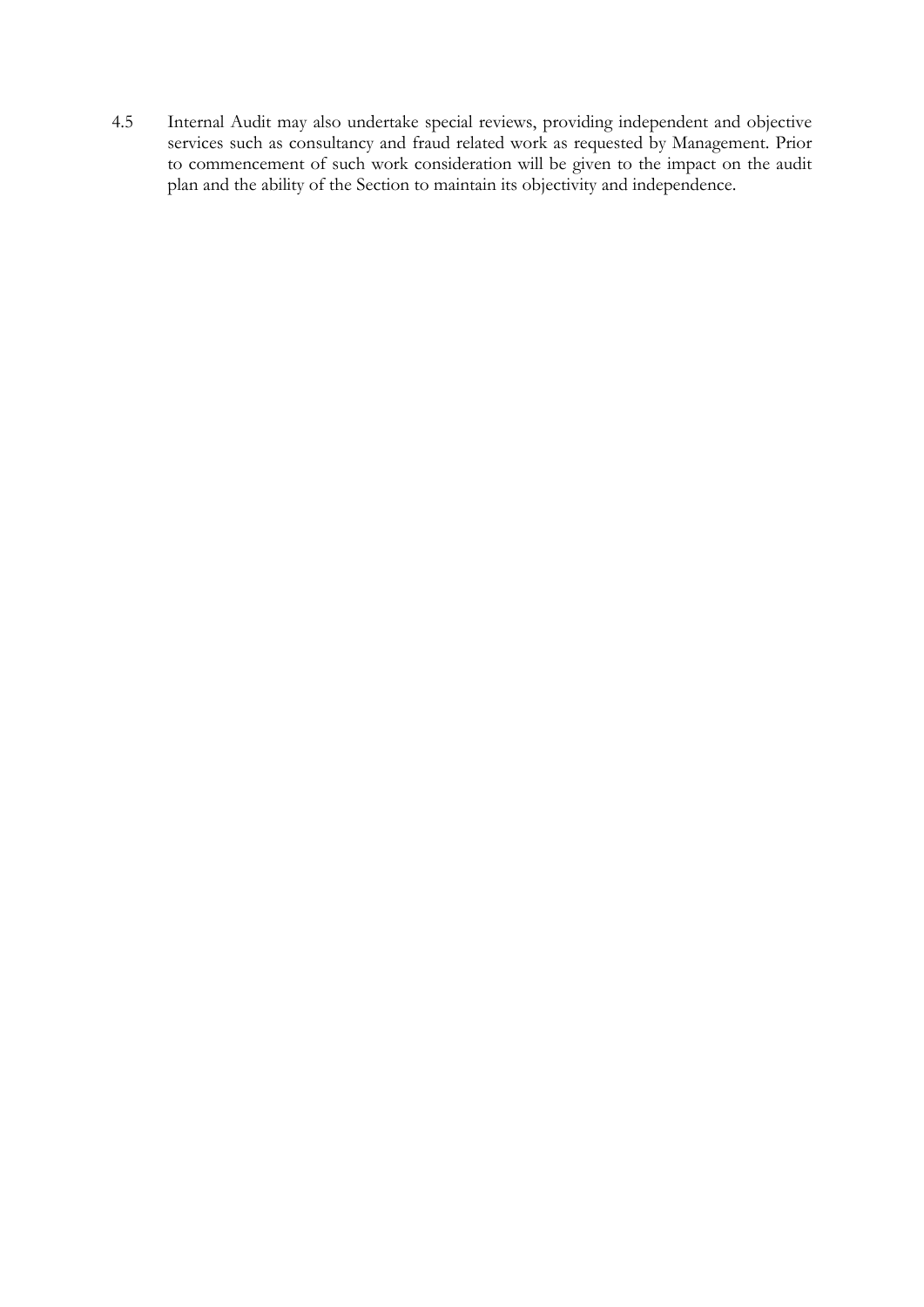# **5 Authority**

- 5.1 The requirement for internal audit is set out in legislation. Section 151 of the Local Government Act 1972, requires that authorities 'make arrangements for the proper administration of their financial affairs'. The Accounts and Audit Regulations 2003 (as amended), more specifically require that a 'relevant body shall maintain an adequate and effective system of internal audit of its accounting records and systems of internal control in accordance with proper practices in relation to internal control. Any officer or member of that body shall, if the body requires:
	- (a) make available such documents of the body which relate to its accounting and other records as appear to that body to be necessary for the purpose of the audit; and
	- (b) supply the body with such information and explanation as that body considers necessary for that purpose'
- 5.2 The Council has given Internal Audit the authority to:
	- enter at all reasonable times on any Council premises or land;
	- have access to all records, documents and correspondence relating to any matter or business of the Council;
	- require and receive such explanations as considered necessary concerning any matter under examination,
	- require any employee of the Council to produce cash, stores or any other Council property under their control.
	- report uncensored to any department, Director, Chief Executive, Committee, The Cabinet or the Council as considered necessary,
- 5.3 Additionally, where relevant, appropriate access rights will be negotiated and included in contracts and service level agreements to ensure Internal Audit has the right of access to the accounts, records and all other documentation in relation to the Council's transactions and is entitled to seek and receive explanations from officers of the partner/funded organisation regarding the Council's transactions.

### **6 Independence**

- 6.1 In order to ensure full independence the Audit and Technical Manager can report in their own name.
- 6.2 Internal Audit as an independent assurance function within the Council has direct access to and can report uncensored as considered necessary to:
	- The Council
	- Cabinet
	- Audit Committee or any Committee
	- Chief Executive
	- **Directors**
	- S151 Officer
	- Monitoring Officer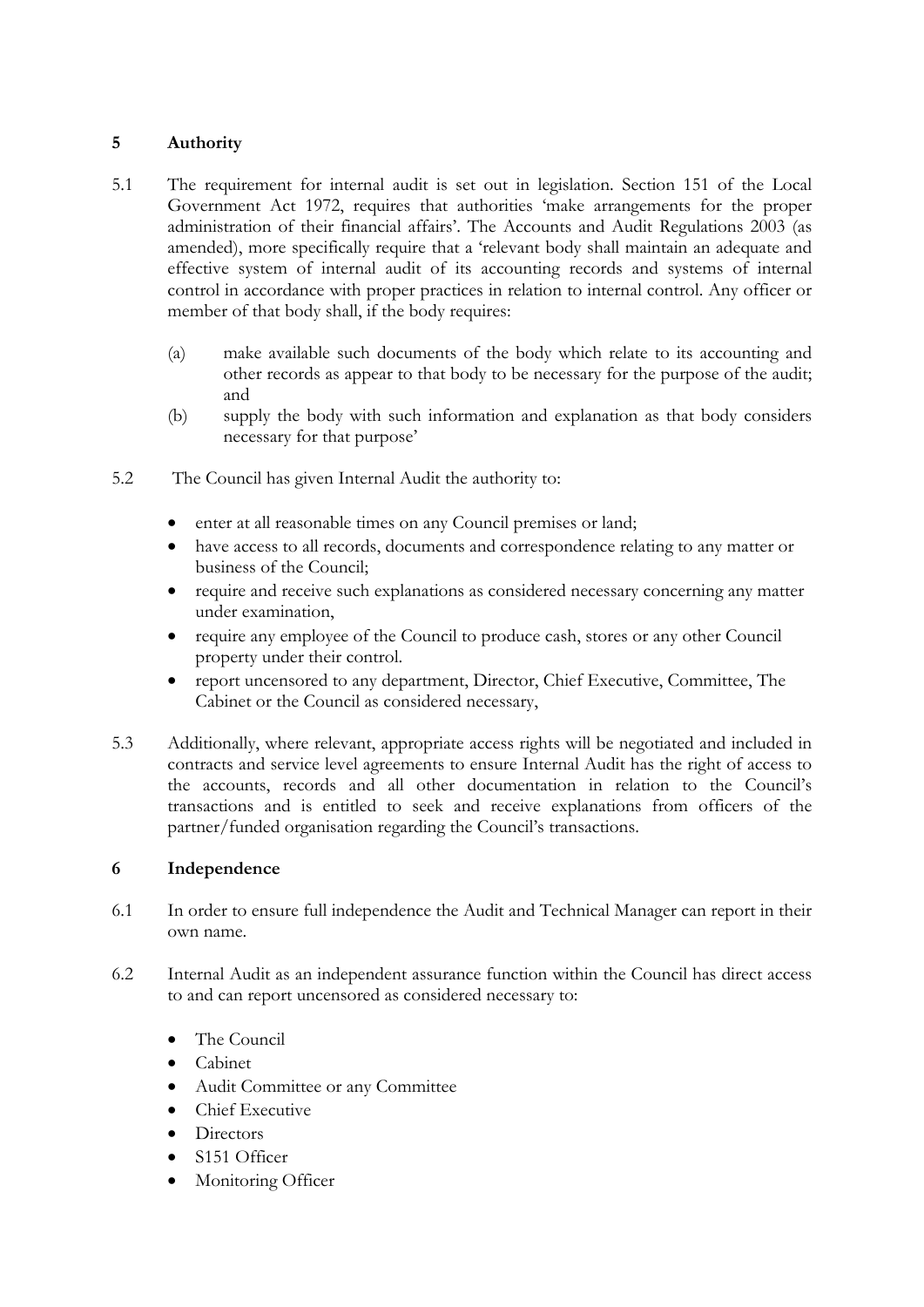- Senior Managers
- Leader
- 6.3 Audit assignments are planned and conducted in accordance with the Code using a risk based approach to ensure an independent approach. Reports are produced on an exception basis and are free from any bias and are fully supported by an evidenced based working file.
- 6.4 All audit staff will act with due professional care ensuring that they are fair and objective, free from any conflicts of interest and abide by professional standards and guidelines as issued by relevant professional institutions and the Code of Practice for Internal Audit in Local Government. The deployment of work undertaken will ensure conflicts of interest do not arise and independence is maintained.
- 6.5 With the exception of the Audit and Technical Manager, audit staff will not, except in exceptional circumstances, undertake any non – audit duties, enabling them to remain independent of the systems and procedures which are subject to review. The Audit and Technical Manager is also responsible for managing the Insurance & Risk and Technical Groups, so to avoid any conflict of interest audits of these areas are reported directly by the relevant Group Auditor to the Head of Finance.
- 6.6 Internal Audit forms part of the Audit and Technical Section, which is in the Finance Division of the Corporate Resources Directorate. The Audit and Technical Manager reports to the Head of Finance.

### **7 Ethics**

- 7.1 Internal Auditors will demonstrate the following principles in relation to their standards of performance and conduct:
	- Integrity The relationship with colleagues and external contacts will be one of fairness and honesty to establish an environment of trust.
	- Objectivity Internal auditors will act objectively without being unduly influenced by personal interest or the views of others. This objectivity will be reflected when providing professional opinions, reviews and recommendations.
	- Competence The knowledge, skills and experience of an auditor will be applied in performance of their duties. Work will not be accepted where the auditor is not competent unless under the guidance and support of a colleague with appropriate skills.
	- Confidentiality Information derived from audit work will be safeguarded and not disclosed to others unless under a legal or professional requirement to do so. Confidential information arising from audit work will not be used to affect personal gain.

### **8 Responsibilities**

8.1 The Council is responsible for establishing and maintaining an effective control environment, and conducting, at least annually, a review of the effectiveness of the system of internal control commenting upon this in the Annual Governance Statement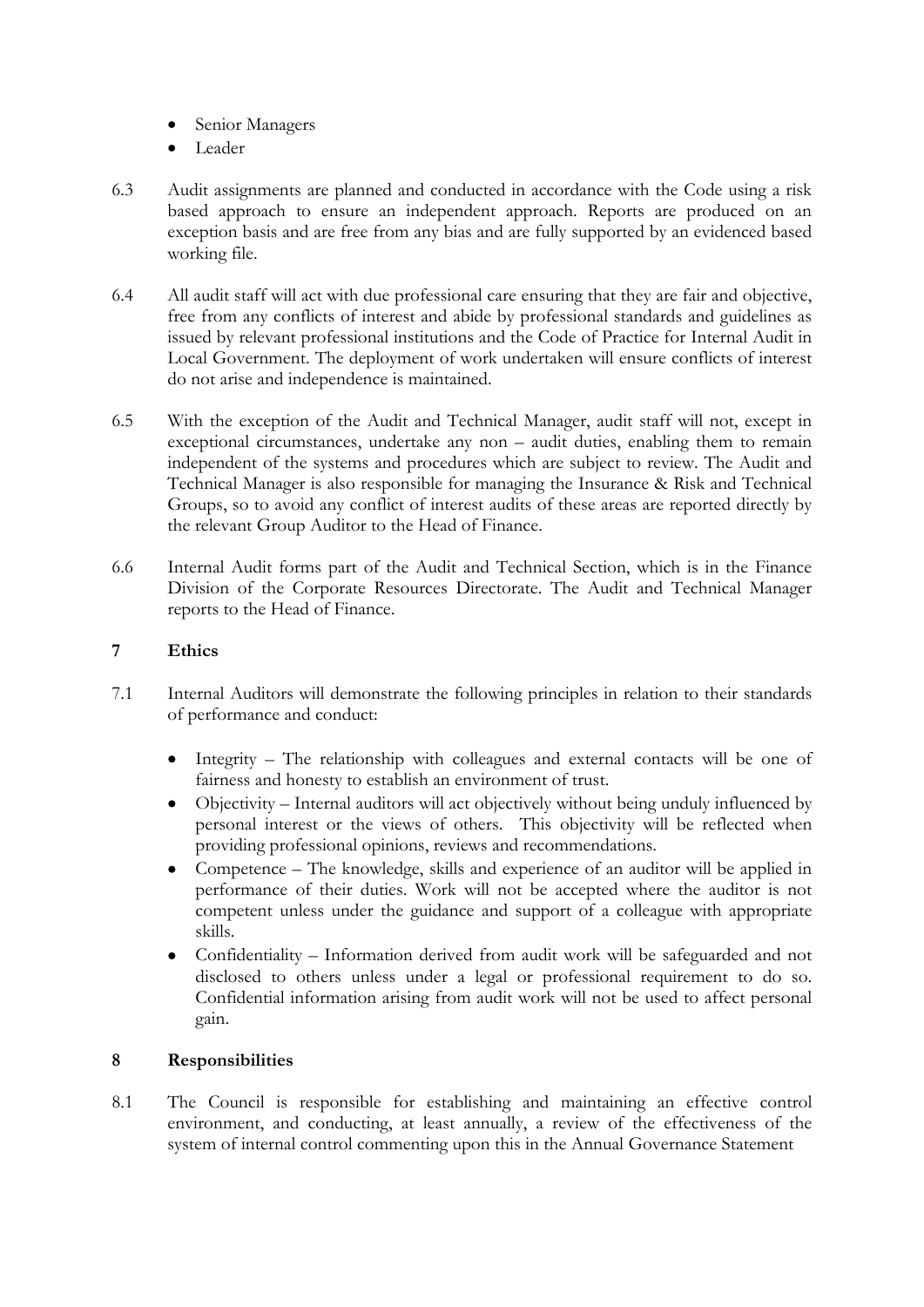- 8.2 Managers and not Internal Audit have ultimate responsibility for establishing and maintaining this control environment ensuring it is adequate, effective and efficient, minimising the risks facing the Council. This includes a duty to continuously review internal controls ensuring that they are effective and remain suitable minimising the risk exposure faced by the Council. The existence of Internal Audit does not diminish the responsibility of management.
- 8.3 However, Internal Audit plays a vital part in advising the Council that these arrangements are in place and operating properly. In order to provide this assurance, the Audit and Technical Manager will provide annually, a formal opinion on the adequacy of the Council's systems of internal control, to support and inform the Council's Annual Governance Statement.
- 8.4 To provide an opinion on the Council's systems of internal control the Internal Audit Section will:
	- Maintain a strategy for delivering the internal audit service to meet these terms of reference including how the assurance for the Annual Governance Statement will be demonstrated, audit resources required and their allocation.
	- In discussion with stakeholders, prepare and deliver a risk based audit plan, taking account of the council's risk management processes. The plan will be kept under review to reflect changing priorities and emerging risks.
	- Manage audits to ensure that they are undertaken with due professional care, to the standards set out in the Code of Practice and internal operating procedures.
	- Report on each assignment (and fraud investigation) assessing the adequacy of the system of internal control under examination, making recommendations to improve control and where appropriate improve performance.
	- Seek management responses to work undertaken and follow up on management action as appropriate.
	- Provide advice on internal control.
	- Maintain good relationships with external audit and other external review agencies to minimise duplication of effort where there are overlaps in objectives and in work undertaken and to maximise the benefits of co-operation and co ordination through a managed audit approach.
	- Provide an annual report including a statement, based on the work undertaken, on the adequacy of internal control within the council. This also informs the Council's Annual Governance Statement.
	- Support the Council's Corporate Management Team in compiling the Annual Governance Statement.
	- Lead or advise, as appropriate, investigations into allegations of fraud, corruption and irregularity in accordance with council procedures.
	- Maintain and develop the competence and skills of audit staff including appropriate professional development.
	- Ensure an effective and efficient service is provided to the Council through performance management, monitoring, benchmarking and continuous improvement.
	- Lead or advise as appropriate, investigations into allegations of fraud, corruption and irregularity.
- 8.5 For Internal Audit to fulfil it objectives it requires management to: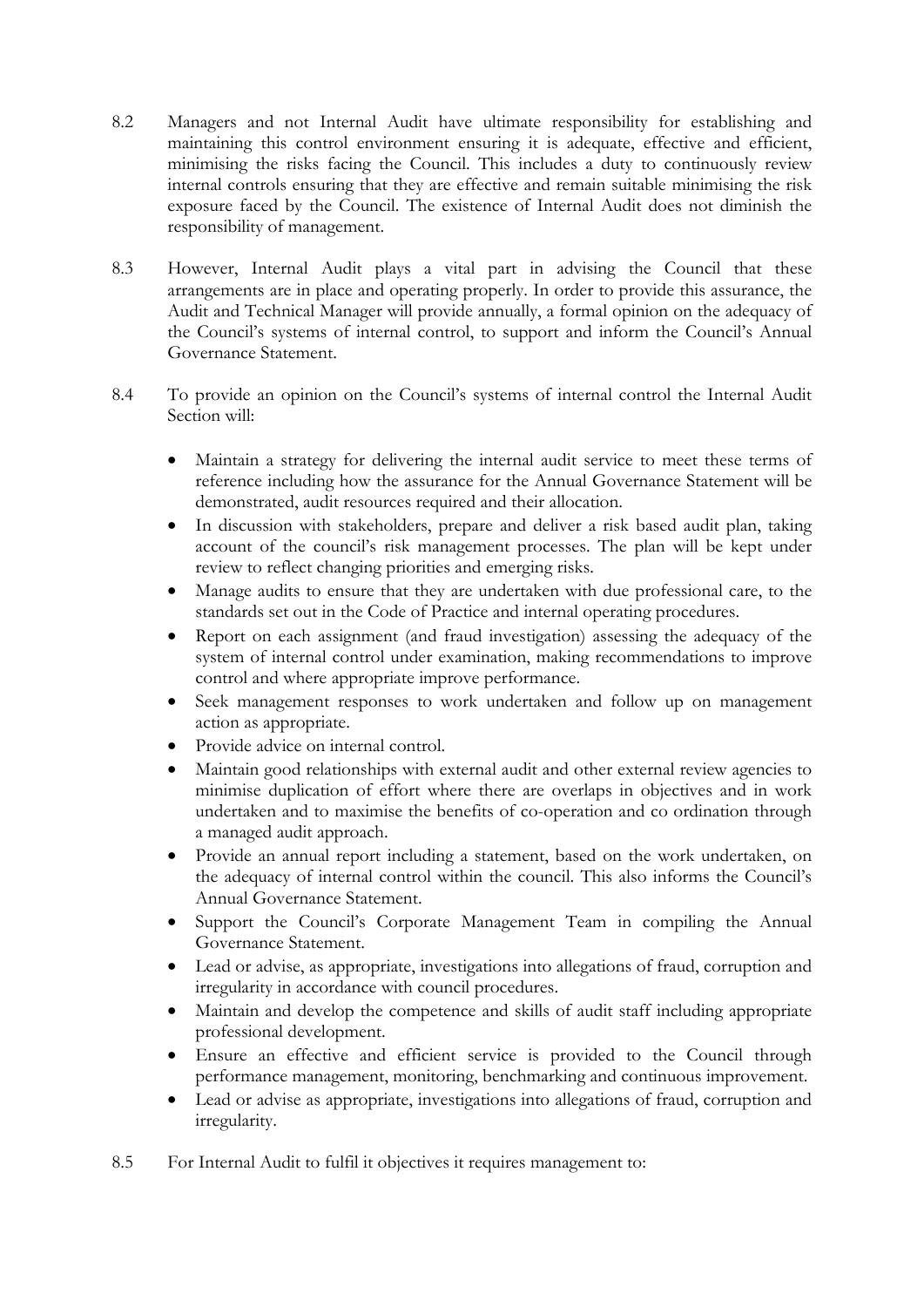- Give Internal Audit access at all reasonable times to all persons, property, accounts and records and provided with explanations by the service staff as are requested. Normally notice is given of audit visits and a mutually convenient date is agreed following consultation with service managers. However in rare and exceptional circumstances Internal Audit can conduct audits without prior notice.
- Provide reasonable accommodation and facilities during the audit. Wherever possible the audit will be conducted with minimum disruption to staff and service delivery. This depends on the cooperation of service staff and any difficulties will be referred to the Head of Service to intervene.
- Respond stating their agreement or disagreement with the findings and recommendations with explanations as appropriate at the draft report stage. Reports are then issued in final and management is expected to implement all accepted recommendations within the agreed timescales.
- Inform Internal Audit, as soon as possible, of all suspected or discovered fraud.
- Ensure procedures to be audited are documented or known to service staff and records must be up to date prior to the audit. It is not the responsibility of Internal Audit to set up procedures where none exist or to bring records into an auditable state as part of the audit.
- Comply at all times with Council Policies and Procedures, the Finance Manual of guidance, Finance and Contract Procedure rules, IT policies with regard to security, and all relevant legislation.
- 8.6 Managing the risk of fraud and corruption is also the responsibility of management. Audit procedures alone, even when performed with due professional care, cannot guarantee that fraud or corruption will be detected. Internal Audit does not have responsibility for prevention and detection of fraud and corruption, however audit staff will be alert in all their work to risks and exposures that could allow fraud or corruption to occur. The roles and responsibilities of Management and Internal Audit in the investigation of allegations of fraud and corruption are set out in the Council's Counter Fraud Response Plan.

### **9 Internal Audit Resources**

- 9.1 Internal Audit will be delivered primarily by Council employed staff. These internal staff will be suitably qualified and experienced. The qualifications and experience will be enhanced through the identification of personal development and training requirements linked to organisational needs through the employee development review process.
- 9.2 Internal Audit's current establishment comprises 13.67 full time equivalent posts split over 5 levels from the Audit & Technical Manger to Auditor. The number of posts and structure of the Internal Audit Section will be kept under review to ensure the Section can deliver the agreed audit plan and assurances required for the Annual Governance Statement. Where appropriate specialist skills from within other departments or external sources will be procured to assist with an audit or investigation, should these be required.
- 9.3 The Council has a duty to provide sufficient resources to allow an adequate and effective internal audit service to be provided. Where it is felt that the resources are inadequate to meet the objectives of the Section the Audit and Technical Manager in conjunction with the Head of Finance will procure the required additional resources and formally report this to the Director of Corporate Resources and the Audit Committee.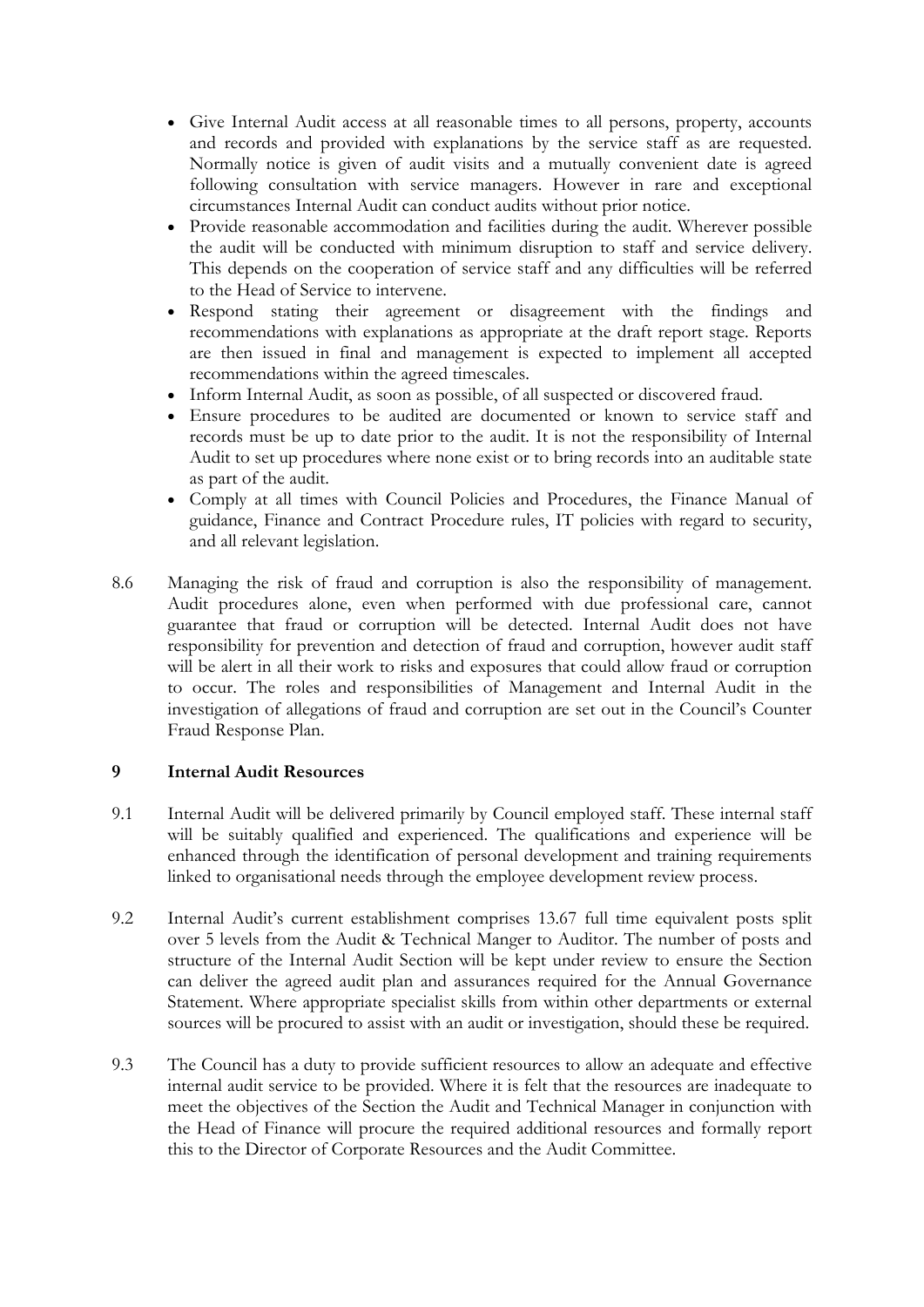#### **10 Relationships**

- 10.1 The Internal Audit section recognises that good working relationships and effective communications are fundamental to the delivery of an effective Internal Audit service. As such Internal Audit will seek to maintain good professional relationships with all relevant stakeholders.
- 10.2 The Audit & Technical Manager will consult with relevant parties during the audit planning process.
- 10.3 The Audit & Technical Manager will attend the Audit Committee and assist the Committee in meeting its terms of reference.
- 10.4 All staff will maintain good professional relationships through an effective dialogue with relevant officers during the delivery of audit reviews to ensure a true understanding of the area is obtained and that a fair, constructive and value added report is provided.
- 10.5 Regular consultations will be held between Internal and External Audit to achieve the most effective audit coverage and to avoid duplication of effort. Audits will be planned and delivered through a managed audit approach to ensure that Internal Audit work can be relied upon to enable External Audit to fulfil their statutory duties.
- 10.6 An Internal/External audit joint working protocol will be agreed and adhered to.
- 10.7 The Audit & Technical Manager will seek to establish a dialogue with relevant agencies with a view to improving understanding and exchanging relevant information.
- 10.8 Internal Audit staff will maintain a dialogue and network with other professionals both within the local area and through relevant professional bodies to ensure that best practice is considered on an ongoing basis.

### **11 Audit Committee**

- 11.1 Internal Audit is an assurance function and therefore must report to those charged with Governance, the Audit Committee fulfils this role
- 11.2 The Audit and Technical Manager or appointed deputy will attend all meetings of the Audit Committee.
- 11.3 In order that the Audit Committee and Internal Audit can meet their objectives, the following reports will be received and considered by the Audit Committee:
	- Terms of reference for Internal Audit
	- Internal Audit Strategy and Plan
	- Progress against the Audit Plan, major control issues arising and the adequacy of management response – quarterly
	- Annual report and opinion on the overall adequacy and effectiveness of the Council's internal control environment
	- Annual review of the Local Code of Corporate Governance.